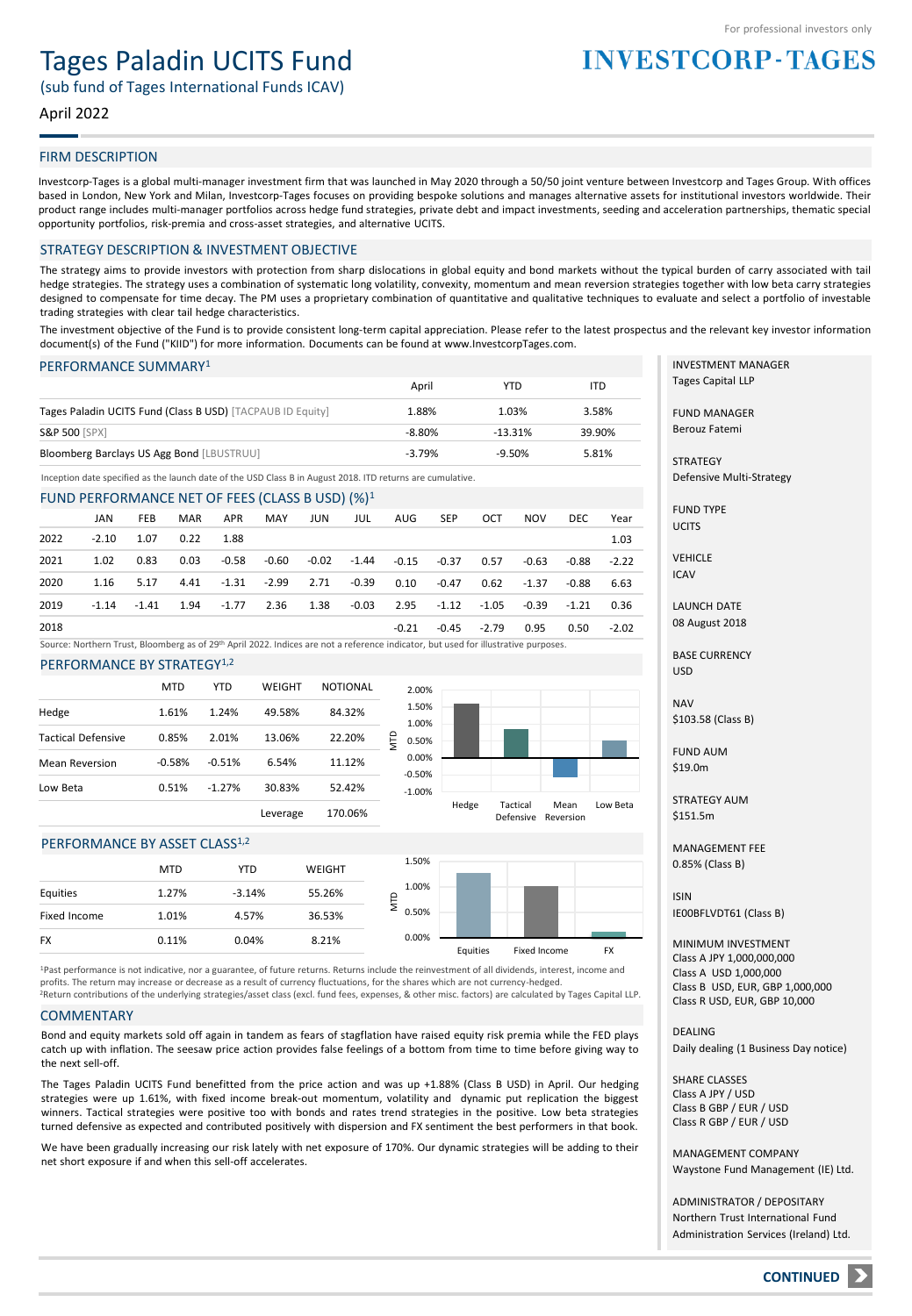# Tages Paladin UCITS Fund

(sub fund of Tages International Funds ICAV)

April 2022

#### NOTIONAL BREAKDOWN BY STRATEGY **RISK ALLOCATION BY STRATEGY**



#### NOTIONAL BREAKDOWN BY ASSET CLASS



#### TAIL HEDGE SCORE\*



\*The tail hedge score is a metric which estimates the expected recovery rate of the Paladin Fund for each risk factor. It is based on historical monthly returns over the last three and ten years.

## **INVESTCORP-TAGES**



#### VOLATILITY



#### MONTHLY EXPECTED SHORTFALL (95% cVAR)



### RISK & REWARD PROFILE

| <b>Lower risk</b> |                                |  | <b>Higher risk</b>              |  |  |  |  |
|-------------------|--------------------------------|--|---------------------------------|--|--|--|--|
|                   | <b>Typically lower rewards</b> |  | <b>Typically higher rewards</b> |  |  |  |  |
|                   |                                |  |                                 |  |  |  |  |

Risk Scale from the key investor information document(s) of the Fund ("KIID"). Risk 1 does not mean a risk-free investment. This indicator may change over time. Please refer to the risk glossary at the back of this document.

Investcorp

48 Grosvenor Street, London, W1K 3HW

Tel: +44 (0)20 3743 3476

Email: [IR-EU@investcorp.com](mailto:IR-EU@investcorp.com)



ong Volatility and Tail Risk Hedging **Ouantitative** l<mark>est Performing Fund over 3 Years</mark><br>ages Paladin UCFFS Fund tearn-Thoms

As of March 2022. Please click [here](https://protect-eu.mimecast.com/s/bc6pCywVGiPjYoFM7FMT) for proof of award. Awards are not an indicator for future performance.